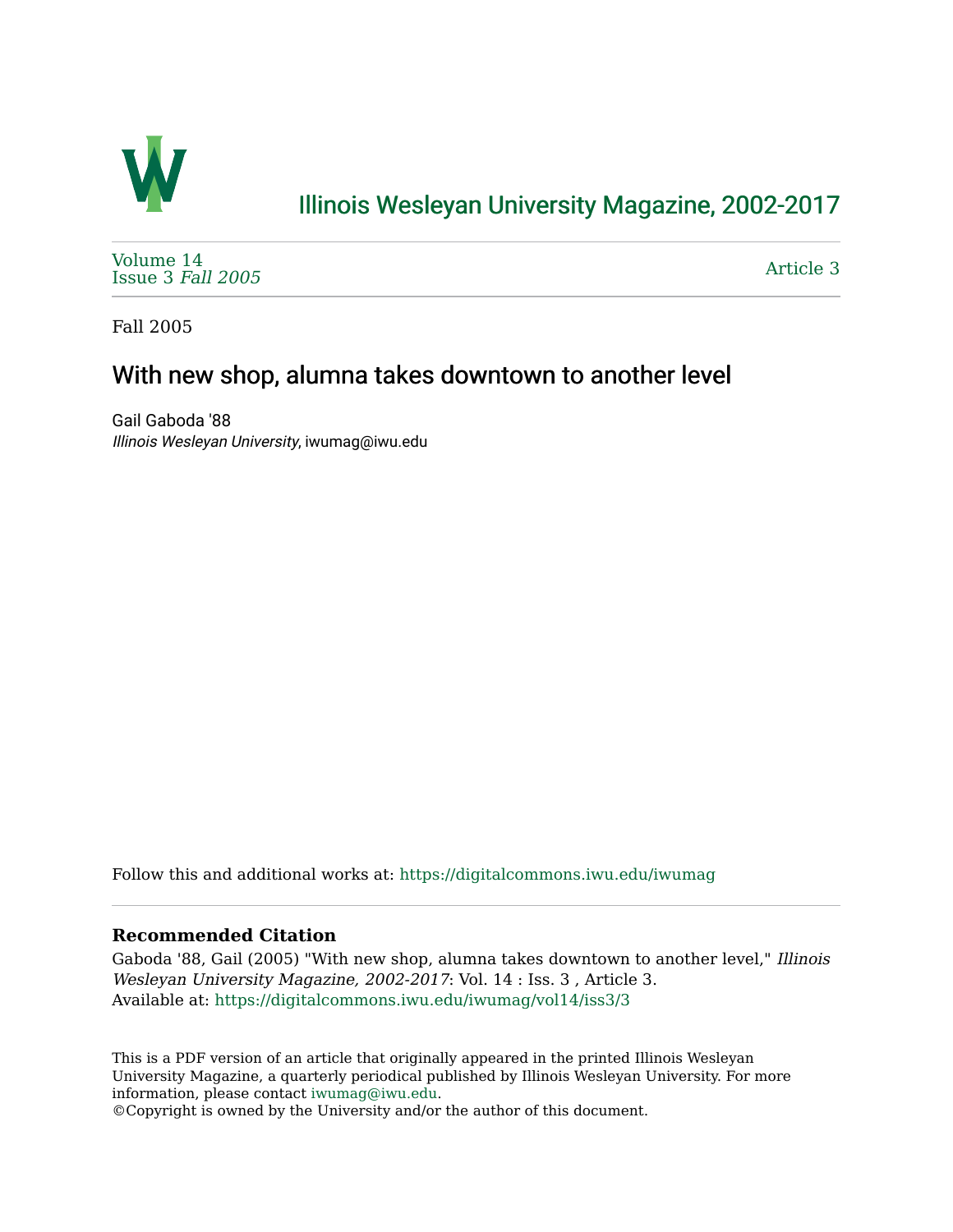### **With new shop, alumna takes downtown to another level**

### **By Gail Gaboda '88**

When Melanie Ginavan '92 decided to open her own store in downtown Bloomington, she was taking a leap of faith.

As a graphic designer with no previous business experience, Ginavan spent a year and a half perfecting her plan for her "dream" store: a shop specializing in high-end, modern home accessories and gifts.

When Ginavan opened Artezen on Main Street in 2003, what shoppers saw was unlike anything else in downtown Bloomington. In fact, it looked more like the kind of store one might better imagine residing in a upscale, urban neighborhood.



Ginavan (above) combines urban chic with Zen simplicity in her boutique, which won a national award for its design. (Photo by Marc Featherly)

Part gift shop, part modern design gallery and part tranquil oasis, Artezen's chic, artistic vibe is a reflection of its owner, a former art major who spent her first eight years out of college working for a design firm in the heart of downtown Bloomington. As a student, she admits, she hadn't spent much time in the area. As a downtown employee, she became more exposed to its sights and rhythms; she remembers walking to work in the mornings and seeing the morning light hit the courthouse dome. "I fell in love with downtown," she says.

Ginavan also watched businesses like Coffee Hound — catering to a younger, more upscale clientele — open up in the neighborhood. Gradually, she began to think about the possibilities of opening her own shop.

"I've had this idea of wanting to do retail, something kind of funky, and I wanted to be downtown," she says. "There's a real community down here." In particular, Ginavan loved downtown's sense of history and liked the idea of being part of the area's retail resurgence. "I just saw great architecture and great buildings that weren't being used," she says. "I wanted to be part of the growth and the innovation that's happening down here."

Artezen "is a boutique for people who like things off the beaten path," says Ginavan, who describes her aesthetic as "mid-century modern," a design concept of clean lines and simple shapes. What makes a piece stand out for her is something that is easier to hold, better to use, and "beautiful in its simplicity."

The store itself is a mix of Zen-calm and modern wares in a funky, urban space. In renovating the 100-year-old building that houses Artezen, the dropped ceiling was torn down to reveal the